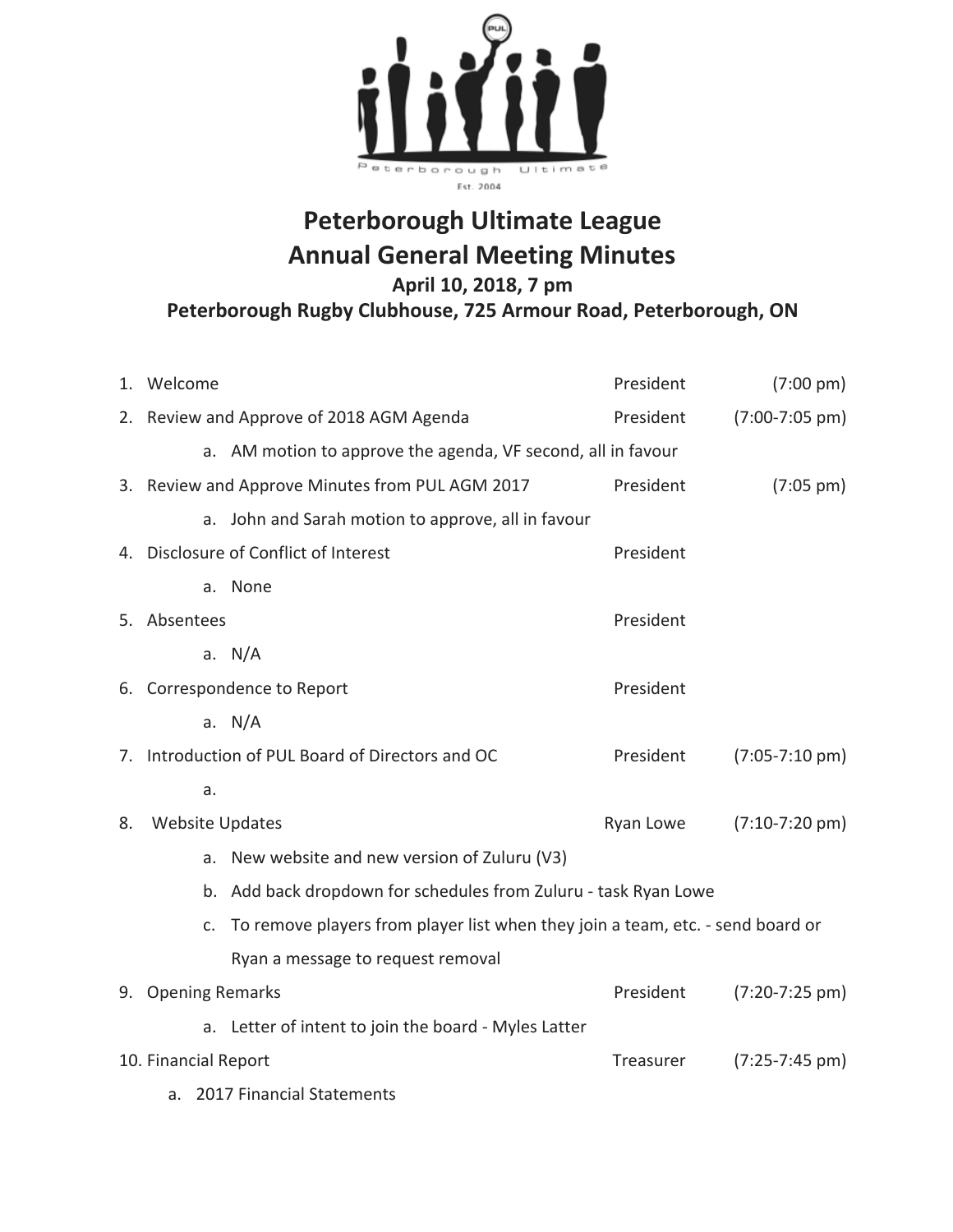

- b. Proposed 2018 Budget Holly and Buddy motion to approve, all in favour
- 11. Strategic Plan Review **President** (7:45-7:55 pm)
	- a. Thanks to Kerri Kightley for her time on the board and work on the Strat Plan
	- b. Review of Strat Plan Dave French motion, second Deanna, to approve update of Strat Plan, all in favour
- 12. Membership Committee (MC) Report Chair, MC (7:55-8:20 pm)
- 13. Juniors Committee (JC) Report Chair, JC (8:20-8:45 pm)
	- a. Ian Potts suggested contacting him for June 6 tournament
	- b. Buddy recommended marketing PUL to colleges/universities. Potentially create instagram account, or some other social media that youth use
	- c. Motion to accept Junior report, Liz Maxwell and Holly Simpson, all in favour
	- d. President thanked Jocelyn Blazey for her service to Juniors and to PUL Board
- 14. Fields Committee (FC) Report Chair, FC (8:45-8:55 pm)
	- a. Questions:
		- i. Turf vs grass: grass won big time
		- ii. Indoor, location? Time slots?
			- 1. Late games mentioned as a deterrent
		- iii. Outdoor fields: any dislikes
			- 1. Trent East Bank (esp early in the year) due to water/field conditions
	- iv. Motion to approve, Trish, All in favour

| 15. Player Development Committee | Chair, PDC | $(8:55-9:00 \text{ pm})$ |
|----------------------------------|------------|--------------------------|
| а.                               |            |                          |
| 16. President's Report           | President  | $(9:00-9:05 \text{ pm})$ |
| a. Brief due to time constraints |            |                          |
| 17. PUL Elections                | President  | $(9:05-9:10 \text{ pm})$ |
|                                  |            |                          |

a. Myles Latter - letter of intent submitted